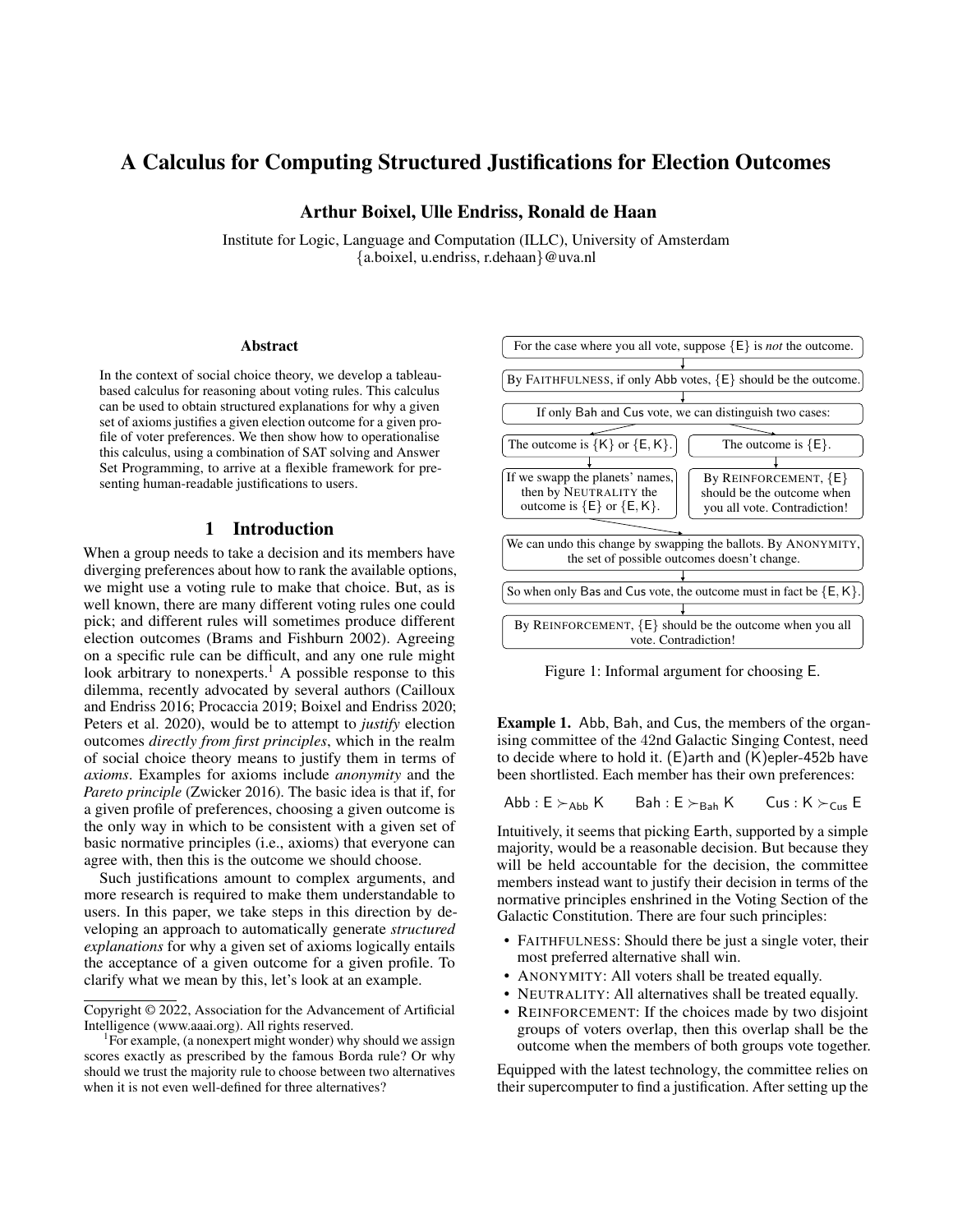machine, they obtain the tree-like output depicted in Figure 1. Because it is easy to follow and relies on accepted normative principles, the committee feels comfortable announcing the decision: the Contest will take place on Earth.  $\triangle$ 

Figure 1 is an informal rendering of a formal proof showing that assuming that E is *not* the unique winner of the election would be in contradiction with our four axioms. So this proof *explains*, in a structured manner, how those axioms *justify* electing E. 2 In this paper, we develop a tableau-style calculus (D'Agostino 1999) to produce proofs of this kind—and, more generally, proofs that show that accepting certain axioms would be inconsistent with certain constraints on outcomes (such as not electing E in the profile above). Our calculus can be used with arbitrary axioms definable in the standard model of irresolute social choice functions with variable electorates (Arrow, Sen, and Suzumura 2002). We then show how to operationalise this calculus, using a combination of SAT solving (Biere, Heule, and van Maaren 2009) and Answer Set Programming (ASP) (Brewka, Eiter, and Truszczyński 2011), to generate justifications in practice. The use of ASP, in particular, allows for great flexibility in generating justifications that are tailored to the needs of specific audiences.

Related work. Cailloux and Endriss (2016) introduced the notion of axiomatic justification for an election outcome and designed an algorithm for generating justifications in terms of the axioms used by Young (1974) to characterise the Borda rule. Their explanations for how these axioms justify a given outcome take the form of Hilbert-style proofs. Peters et al. (2020) showed that this algorithm is optimal in the sense of producing the shortest possible proofs (for these axioms).

Boixel and Endriss (2020) developed a more general model of justifications that can be used with arbitrary sets of axioms, where—however—explanations are simply minimally unsatisfiable sets of constraints, i.e., unstructured objects that pinpoint *which* parts of the axioms involved force the outcome in question but that do not make explicit *how* they do so. Boixel and De Haan (2021) studied the computational complexity of this approach, and Nardi (2021) demonstrated that, through the use of heuristics, it can be optimised to an extent that allows for the efficient generation of (unstructured) justifications for small elections of practical interest.

Paper outline. The remainder of this paper is organised as follows. We start with some preliminaries in Section 2 and define our tableau-based calculus in Section 3. Building on the calculus, we present our notion of structured justification in Section 4 and show, in Section 5, how to retrieve such justifications in practice. We conclude in Section 6.

Code. The code used to operationalise the calculus is available online (Boixel, Endriss, and De Haan 2021).

# 2 Preliminaries

We start by recalling some basic notions from the theory of voting (Zwicker 2016). We then proceed to introduce additional notions that will be necessary to define the calculus.

# 2.1 Voting Theory

Let X of size  $|X| = m$  be a finite set of *alternatives*, and let  $\mathcal{L}(X)$  denote the set of all strict linear orders on X. The elements  $\succ$  of  $\mathcal{L}(X)$ , strict rankings of the alternatives in X, are used to encode the preferences of individual agents.

Let  $N^*$  of size  $|N^*| = n$  be a finite set of *agents*. A *profile of preferences*  $\succ_N$  for an electorate  $N \subseteq N^*$  is a mapping associating each agent  $i \in N$  with a preference  $\succ_i \in \mathcal{L}(X)$ . The set  $\bigcup_{N\in 2^{N^*}\setminus\{\emptyset\}}^N \mathcal{L}(X)^N$  of all possible profiles for all possible electorates is denoted by  $\mathcal{L}(X)^+$ .

A *voting rule* is a function  $F: \mathcal{L}(X)^+ \to 2^X \setminus \{\emptyset\}$  that assigns to each profile  $\succ_N \in \mathcal{L}(X)^+$  a nonempty set of alternatives  $F(\succ_N)$ , the *election winners* for that profile. Note that this definition of F as an *irresolute* rule accounts for the fact that there could be ties. Many different voting rules have been proposed in the literature and are used in practice. Well-known examples include the *plurality rule* and the *Borda rule* (Brams and Fishburn 2002).

# 2.2 Constraining Voting Rules

Different voting rules satisfy different normative principles, or *axioms*. In practice, we may think of an axiom as a collection of local restrictions on the behaviour of a voting rule, each focusing on concrete inputs for the rule. We call these restrictions the *instances* of the axiom in question. For example, the *anonymity* axiom enforces equal treatment of the voters. An instance of this axiom would refer to two concrete profiles (that are the same up to a permutation of the agents) and then enforce the fact that they should be assigned the same outcome. Note that an instance  $A'$  of an axiom  $A$  can itself be seen as a very simple axiom.

Given an axiom instance A', we use  $\mathbb{P}(A') \subseteq \mathcal{L}(X)^+$  to denote the set of concrete profiles referred to in its definition. When A' is an instance of some axiom A with  $\mathbb{P}(A') =$  $\{\succ_{N_1}^1, \ldots, \succ_{N_k}^k\}$ , i.e., when A' refers to k profiles with electorates  $N_1, \ldots, N_k$ , we sometimes use the expression  $A(\succ_{N_1}^1, \ldots, \succ_{N_k}^k)$  to refer to  $A'$  (e.g., in Figure 2).

Given an axiom (or an axiom instance)  $A$ , we define its *interpretation*  $\mathbb{I}(A)$  as the set of voting rules that satisfy A. This notion naturally extends to sets of axioms; for a set of axioms A, the set  $\mathbb{I}(\mathcal{A}) = \bigcap_{A \in \mathcal{A}} \mathbb{I}(A)$  contains the voting rules that satisfy *all* the axioms in A.

Axioms and their instances encode normative restrictions. We use *outcome statements* to encode more practical restrictions. An outcome statement  $s = \langle \succ_N, \mathcal{O} \rangle$  constrains a voting rule to assign one of the outcomes in  $\mathcal{O} \subseteq 2^X \setminus \{\emptyset\}$  to the profile  $\succ_N \in \mathcal{L}(X)^{+,3}$  Note that we can technically think of s as a very simple axiom. Thus, the notion of *interpretation* can also be applied to (sets of) statements. A nonempty set S of outcome statements is interpreted as follows:

$$
\mathbb{I}(S) = \bigcap_{(\succ_N, \mathcal{O}) \in S} \{ F : \mathcal{L}(X)^+ \to 2^X \setminus \{ \emptyset \} \mid F(\succ_N) \in \mathcal{O} \}
$$

 $2^2$ Note that here we do not need to refer to any specific voting rule. Indeed, settling on a voting rule would involve much greater a commitment, as it would entail also taking a position on the outcome to be selected for every other conceivable profile.

<sup>&</sup>lt;sup>3</sup>Such outcome statements also feature in the work of Cailloux and Endriss (2016), where they take on the role of atomic propositions in a logical language to speak about voting rules.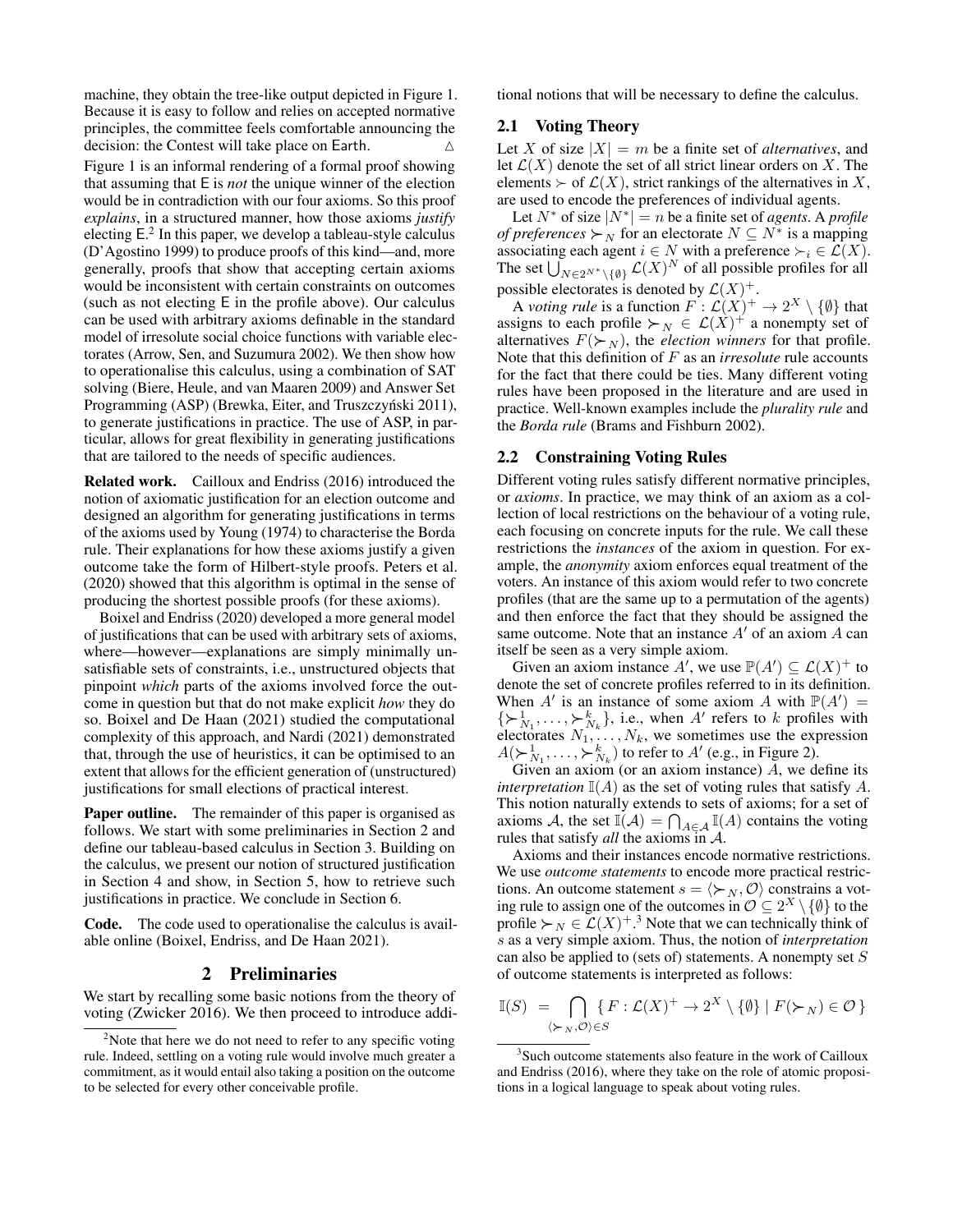We refer to statements of the form  $s = \langle \succ_N, 2^X \setminus \{ \emptyset \} \rangle$  as *vacuous*, given that they are satisfied by all voting rules. We furthermore refer to statements of the form  $s = \langle \succ_N, \emptyset \rangle$  as *inconsistent*, given that they are satisfied by none.

# 3 A Calculus to Reason about Voting Rules

In this section we define a calculus that can be used to automate basic reasoning tasks regarding voting rules. We start by describing the problem such a calculus is supposed to solve and give several examples of potential applications. We then define the calculus and prove its correctness.

# 3.1 Purpose

Given a finite set  $A$  of axiom instances and a finite set  $S$  of outcome statements with  $\mathbb{I}(\mathcal{A}) \cap \mathbb{I}(\mathcal{S}) = \emptyset$ , our calculus will allow us to generate a proof for this fact. In other words, it will allow us to demonstrate that—*and why*—there exists no voting rule that satisfies all the axiom instances in  $A$  while also agreeing with all the outcome statements in  $S$ . Why is this useful? Let us review three possible applications:

- For  $S = \emptyset$ , a proof of  $\mathbb{I}(\mathcal{A}) \cap \mathbb{I}(\mathcal{S}) = \emptyset$  would be a proof of  $\mathbb{I}(\mathcal{A}) = \emptyset$ , i.e., the fact that no voting rule can satisfy all the axiom instances in  $A$ . So this would show that, taken together, the axioms giving rise to  $A$  constitute an unsatisfiable set of requirements, i.e., this would amount to a proof of an *impossibility theorem*. Such impossibility theorems are central to social choice theory and have greatly contributed to our understanding of collective decision making (Arrow, Sen, and Suzumura 2002).<sup>4</sup>
- If S consists of statements of the form  $\langle \succ_N, F(\succ_N) \rangle$  for some specific voting rule  $F$  and  $\mathcal A$  only includes instances of one specific axiom A, then a proof of  $\mathbb{I}(\mathcal{A}) \cap \mathbb{I}(\mathcal{S}) = \emptyset$ would demonstrate that  $F$  violates  $A$ . This can be useful, for instance, when trying to construct an argument against using  $F$  (Cailloux and Endriss 2016).
- If there is just a single outcome statement in  $S$  and that statement is of the form  $\langle \succ_{N^*}, 2^X \setminus \{ \emptyset, X^* \} \rangle$  for some set  $X^* \subseteq X$ , then that would show that accepting the axioms the elements of A are instances of forces us to accept  $X^*$ as the election outcome under profile  $\succ_{N^*}$ . Thus, these axioms would *justify* electing  $\tilde{X}^*$ . This application will be the main focus of the second part of this paper.

Importantly, in case  $\mathbb{I}(\mathcal{A}) \cap \mathbb{I}(\mathcal{S})$  is *not* actually empty, any attempt of a proof using our calculus will (correctly) fail in finite time. While such a failed proof is a less natural object

to interact with than a successful proof, it still technically provides a certificate for the fact that  $\mathbb{I}(\mathcal{A}) \cap \mathbb{I}(\mathcal{S}) \neq \emptyset$ .

#### 3.2 The Calculus

To prove the unsatisfiability of several properties of voting rules, we require some kind of refutation procedure. The *tableau methodology* (D'Agostino 1999) seems particularly suited to the task of developing such a procedure.

When using a tableau method as a calculus for a given logic, a *tableau* is a tree, the nodes of which are sets of formulas in that logic. To show that a given set  $\Phi$  of such formulas is unsatisfiable, we construct a tree with  $S_0 := \Phi$  at the root. We use so-called *expansion rules* to repeatedly add new nodes below the current leaf nodes. There are two kinds of rules. First, we can add a single new node below a leaf node  $S$  by copying  $S$  and adding an additional formula that is logically entailed by the formulas in S (e.g., if  $(p \land q) \in S$ , we might add  $S \cup \{p\}$  as the child). Second, we can branch and add two sibling nodes below a leaf node to make a case distinction (e.g., if  $(p \lor q) \in S$ , we might add  $S \cup \{p\}$  as the left child and S ∪ {q} as the right child). We *close* a branch whenever its leaf node is obviously unsatisfiable (e.g., when it includes both p and  $\neg p$ ). We have found a proof for the unsatisfiability of Φ if we can close *all* branches.

We are now going to adapt this approach to our problem and formally define our calculus by describing what a tableau is, how to expand it, and how to close it. Broadly speaking, the outcome statements take on the role of formulas and the axiom instances license tailor-made expansion rules.

Recall that a *rooted tree* is a directed acyclic graph with a single source (the *root*) and a maximum in-degree of 1. Formally, for our purposes, a *tableau* is a rooted tree with nodes that are sets of outcome statements.

To show that  $\mathbb{I}(\mathcal{A}) \cap \mathbb{I}(\mathcal{S}) = \emptyset$ , we construct such a tableau as follows. We start with a very simple tableau consisting of just a single node  $S_0 := S$  containing all the outcome statements in  $S$ . We then expand our tableau by successively applying *expansion rules*. New nodes are added, making some of the logical consequences of (complying with) the statements in  $S$  and the axiom instances in  $A$  explicit. We continue to expand until we obtain a tableau that makes the contradictory requirement of satisfying all properties in  $S$ and  $A$  self-evident (if possible). Every expansion rule appends one or two new nodes immediately below one of the leaf nodes of the current tableau. There are three such rules:

- Axiom-driven expansion rule. For any axiom instance  $A \in \mathcal{A}$  and any profile  $\succ_N \in \mathbb{P}(A)$ , a branch ending in a leaf node S can be expanded by appending a node  $S' =$  $S \cup \{ \langle \succ_N , \mathcal{O} \rangle \},$  where  $\mathcal{O} = \{ F(\succ_N ) \mid F \in \mathbb{I}(S) \cap$  $\mathbb{I}(A)$  }, provided that  $\mathbb{I}(S') \subsetneq \mathbb{I}(S)$ .
- Branching rule. A branch ending in a leaf node  $S$  that includes a statement of the form  $s = \langle \succ_N, O_1 \cup O_2 \rangle$ , where  $\mathcal{O}_1$  and  $\mathcal{O}_2$  are nonempty sets with  $\mathcal{O}_1 \cap \mathcal{O}_2 = \emptyset$ , can be split by appending two nodes to  $S$ , namely  $S_1 =$  $\{\langle \succ_N, O_1 \rangle\} \cup S \setminus \{s\}$  and  $S_2 = \{\langle \succ_N, O_2 \rangle\} \cup S \setminus \{s\}.$ If a profile  $\succ_N \in \mathbb{P}(\mathcal{A})$  does not currently appear in any of the outcome statements in  $S$ , it is still possible to use

<sup>&</sup>lt;sup>4</sup>Note that a proof of  $\mathbb{I}(\mathcal{A}) = \emptyset$  only excludes the existence of a voting rule satisfying the axioms on the specific profile sizes occurring in A. This is all we need if we are interested in voting rules defined for variable electorates (so *including* the electorates occurring in  $A$ ). But in case we would be satisfied with finding a rule that works only for specific electorates (say, an electorate that is larger than any of those occurring in  $A$ ), additional work is required to obtain a full impossibility result. We can still use our calculus to prove the impossibility of satisfying the axioms on profiles of a fixed size. Such results have been used as "base cases" for inductive proofs in the literature on computer-aided proofs for impossibility theorems (Tang and Lin 2009; Geist and Peters 2017).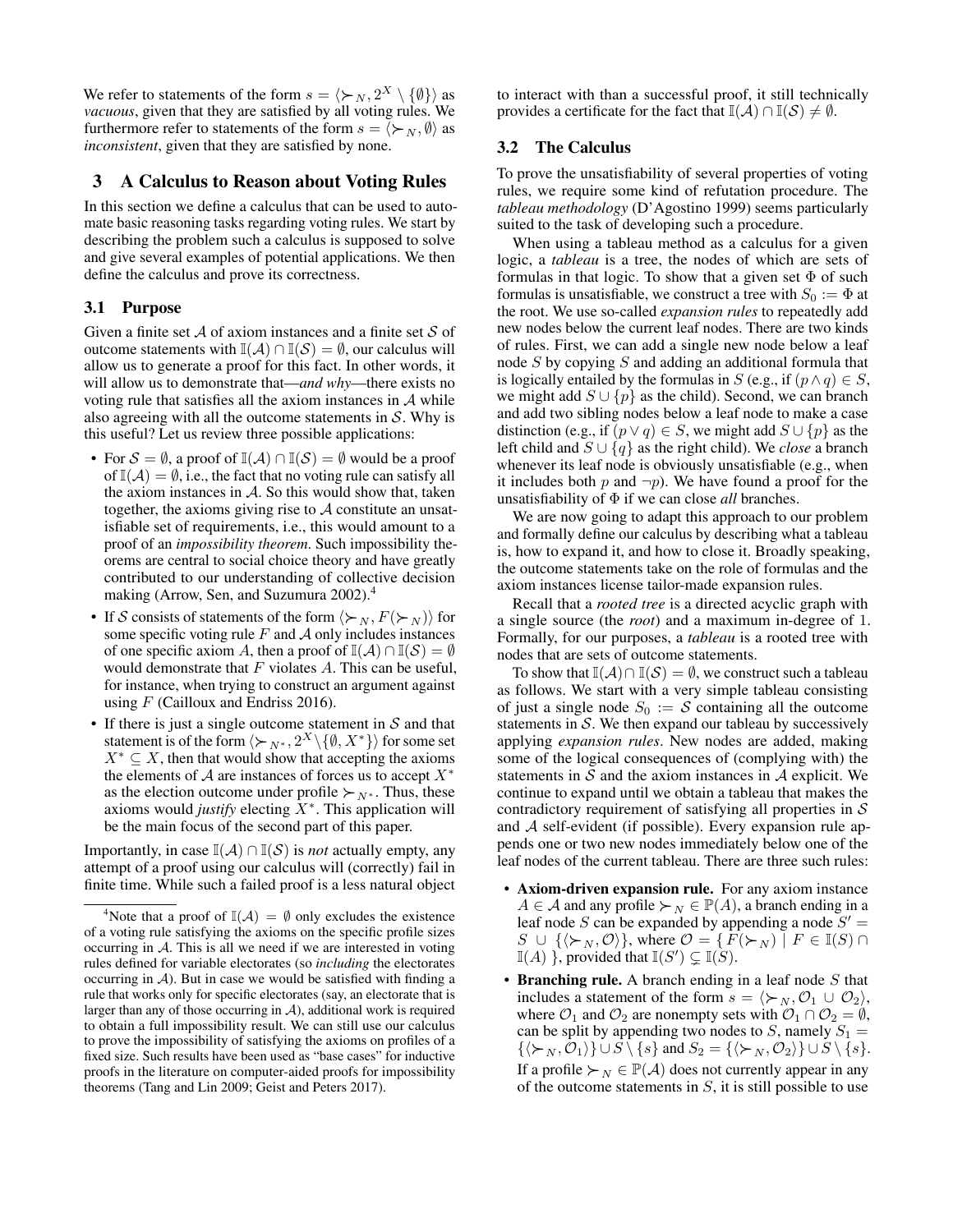the branching rule with respect to  $\succ_N$  by assuming that S contains the vacuous statement  $\langle \succ_N, 2^X \setminus \{\emptyset\} \rangle$ .

• Simplification rule. A branch ending in a leaf node  $S$ that includes two distinct statements  $s_1 = \langle \succ_N, O_1 \rangle$  and  $s_2 = \langle \succ_N, O_2 \rangle$  can be expanded by appending to S the node  $S' = {\langle \succ_N, O_1 \cap O_2 \rangle} \cup S \setminus {\overline{s_1}, s_2}.$ 

For a given branch, the axiom-driven expansion rule makes explicit, in terms of outcome statements, the consequences of an axiom instance A as far as profile  $\succ_N$  is concerned. Take for example a set S including a statement  $s_1$  saying that for profile  $\succ_N$  =  $(a \succ_1 b \succ_1 c, b \succ_2 a \succ_2 c)$  we must select an outcome from  $\{\{a\},\{b\}\}\$ . Then we may want to use the axiom-driven rule associated with an instance of the anonymity axiom to enforce that  $\succ_N$  and  $\succ'_N = (b \succ_1 a \succ_1$  $c, a \succ_2 b \succ_2 c$  take the same outcome. Applying this rule allows us to expand the tree with a new node  $S'$  containing the additional statement  $s_2 = \langle \succ_N', \{\{a\}, \{b\}\}\rangle$ .<sup>5</sup>

The branching rule allows us to make a case distinction regarding the outcomes still available for a profile  $\succ_N$ . If the outcome for  $\succ_N$  must be in  $\mathcal{O} = \mathcal{O}_1 \cup \mathcal{O}_2$ , then it must either be in  $\mathcal{O}_1$  or in  $\mathcal{O}_2$ . The branching rule lets us treat these cases separately on two distinct branches.

The simplification rule only makes cosmetic changes and will be useful in practice to  $(i)$  clean up a set of statements and *(ii)* make explicit the inconsistency of such a set.

Let us call a tableau constructed in the manner described *rooted in*  $S$  if its root node consists of the set  $S$ , and let us call it *licensed by* A if all applications of the axiom-driven expansion rule rely on axiom instances in A. A tableau is called *saturated* (relative to  $\mathcal A$  and  $\mathcal S$ ) if no further rules can be applied to it. Furthermore, a tableau is called *closed* if every branch ends in a leaf node that includes at least one inconsistent outcome statement. Otherwise it is *open*.

Note that we have not said anything about the order in which to apply expansion rules. Different strategies will lead to different trees, and not all closed trees will have the same explanatory power. For now, we only focus on the correctness of the calculus, but we will return to this issue in Section 5.

Example 2. Recall the informal proof of Example 1. We now present its formal counterpart, the closed tableau of Figure 2. It is rooted in  $S = \{ \langle \succ_{\{A,B,C\}}, \{\{K\}, \{E,K\}\} \rangle \}$ , containing a single statement that amounts to ruling out outcome {E} in case all three agents vote. It is licensed by a set  $A$  containing one axiom instance for each of our four axioms (FAI, ANO, NEU, REI) and imposing restrictions on four concrete profiles:

- Profile  $\succ_{A,B,C}$  containing all the ballots.
- Profile  $\succ_{\{A\}}$  containing only Abb's ballot.
- Profile  $\succ_{B,C}$  containing the ballots of Bah and Cus.
- Profile  $\succ'_{\{B,C\}}$  containing the ballots of Bah and Cus with the alternatives (or equivalently: the voters) switched.

To save space, most applications (except for two) of the simplification rule are left implicit. Whenever an axiom-driven



Figure 2: The closed tableau of Example 2.

expansion rule has been used, the corresponding edge is annotated with the associated axiom instance. The branching rule is used once to make a case distinction between outcomes for profile  $\succ_{\{B,C\}}$ . Because the two leaves of the tree both contain an inconsistent statement, stating that no outcome can be assigned to the full profile, the tableau is closed.

#### 3.3 Correctness of the Calculus

To prove that there exists no voting rule that satisfies all the outcome statements in a given finite set  $S$  and all the axiom instances in a given finite set  $A$ , we construct a tableau rooted in  $S$  and licensed by  $A$ . We are now going to show that whatever the order in which we apply our expansion rules this process will always terminate eventually,<sup>6</sup> culminating in either a closed tableau (in case of success) or a saturated but open tableau (in case of failure), and that the final tableau is closed if and only if there exists no such voting rule.

Lemma 1 (Termination). *Any application of expansion rules leads, within a finite number of steps, to a tableau that is either closed or saturated.*

*Proof.* The expansion rules ensure that for any two nodes S and S', with S being the parent of S', we have either  $\mathbb{I}(S') \subsetneq$  $\mathbb{I}(S)$  or both  $\mathbb{I}(S) = \mathbb{I}(S')$  and  $|S'| < |S|$ . Thus, as the root  $S_0 = S$  describes a finite set  $\mathbb{I}(S)$  of voting rules, all branches must be of finite length. branches must be of finite length.

Lemma 2 (Soundness). *If we can construct a closed tableau that is rooted in* S *and licensed by* A*, then there exists no voting rule that satisfies both the outcome statements in* S *and the axiom instances in* A*.*

<sup>&</sup>lt;sup>5</sup>We stress that, in principle, it is possible to think of axioms that would have consequences for more than one profile at a time. In such a case, we would apply the axiom-driven expansion rule multiple times for the same axiom but different profiles.

 $6$ Yet, in line with the complexity results of Boixel and De Haan (2021), the size of the tableau can be exponential in  $n$  and  $m$ .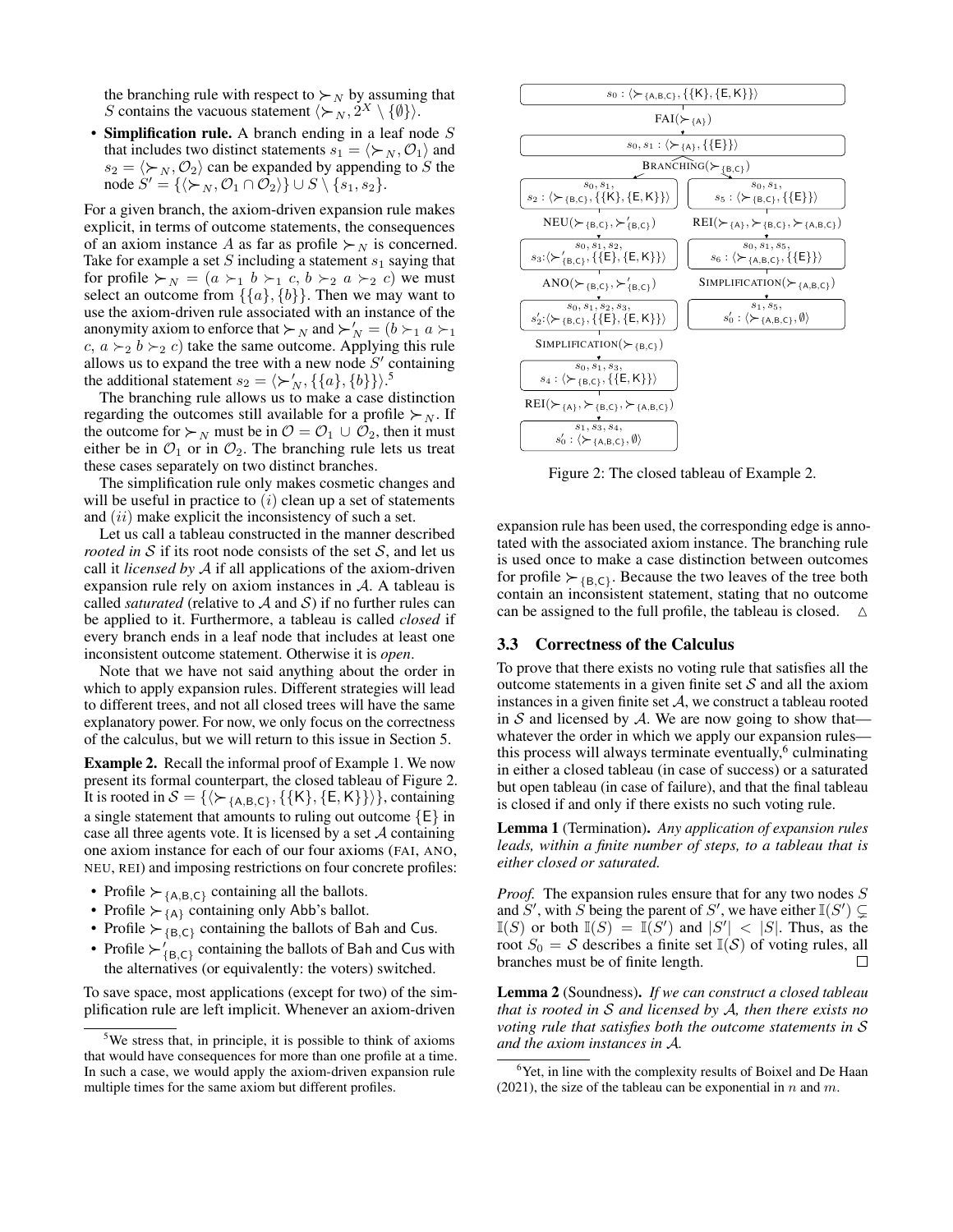*Proof.* We will prove the contrapositive: if we are in a node S such that  $\mathbb{I}(S) \cap \mathbb{I}(\mathcal{A}) \neq \emptyset$ , then applying any expansion rule will lead to the creation of at least one new node  $S'$  such that  $\mathbb{I}(S') \cap \mathbb{I}(\mathcal{A}) \neq \emptyset$ . Consider such a node S and let us review all possible ways of expanding the tableau from S.

An application of the *simplification rule* is only cosmetic and does not affect the soundness of the approach.

An application of the *branching rule* creates a case distinction regarding the possible outcomes a profile can be assigned to. At least one of the new branches will remain open.

Finally, consider an application of the *axiom-driven* expansion rule with respect to an instance A and a profile  $\succ_N$ . When applying the rule we only make changes to the outcomes available for  $\succ_N$ . Moreover, we make sure that *all* of the outcomes  $F(\succ_N)$  such that  $F \in \mathbb{I}(S) \cap \mathbb{I}(A)$ remain available for  $\succ_N$ . We know by assumption that  $\mathbb{I}(S) \cap \mathbb{I}(A) \neq \emptyset$ . Thus, there is still some rule satisfying both the new set of statements and the instance A.

Lemma 3 (Completeness). *If there exists no voting rule that satisfies both the outcome statements in* S *and the axiom instances in* A*, then we will always be able to obtain a closed tree rooted in* S *and licensed by* A*.*

*Proof.* We shall prove the contrapositive. Take any open saturated tree rooted in  $S$  and licensed by  $A$ . We need to show that there is at least one rule in  $\mathbb{I}(S) \cap \mathbb{I}(\mathcal{A})$ . By virtue of being open, our tree has a branch ending in a leaf node  $S^*$ that is not inconsistent. As it is saturated, we know that:

- 1. There must be *at least* one statement for each profile in  $\mathbb{P}(\mathcal{A})$ , as otherwise the axiom-driven expansion rule or the branching rule would still be applicable.
- 2. All the sets of outcomes referred to in the statements in  $S^*$ must be singletons, as otherwise the branching rule would still be applicable.
- 3. There must be *at most* one statement for each profile occurring at all, as otherwise the simplification rule would still be applicable.

As  $S^*$  is not inconsistent, there exists a rule  $F^* \in \mathbb{I}(S^*)$ . This rule returns the outcomes prescribed by the singleton outcome statements in  $S^*$  on all profiles mentioned in  $S^*$ , and makes some arbitrary choices for all other profiles. Given that we have  $\mathbb{I}(S') \subseteq \mathbb{I}(S)$  for any two nodes with S being the parent of S', we immediately obtain that  $F^* \in \mathbb{I}(\mathcal{S})$ . So it remains for us to show that  $F^* \in \mathbb{I}(\mathcal{A})$ .

For the sake of contradiction, suppose  $F^*$  violates some A ∈ A. Recall that the tree is saturated, so we should *not* be able to apply the expansion rule associated with  $A$  on  $S^*$ .

Note that, if  $F^*$  violates A, then so does any other rule in  $\mathbb{I}(S^*)$ . Indeed, all rules in  $\mathbb{I}(S^*)$  agree on the outcomes to select for profiles in  $\mathbb{P}(S^*)$ , in particular, they all select the same outcomes for profiles in  $\mathbb{P}(A)$ . So  $\mathbb{I}(S^*) \cap \mathbb{I}(A) = \emptyset$ .

Consider any profile  $\succ_N^* \in \mathbb{P}(A)$ . From the previous observation it follows that the set  $\mathcal{O} = \{F(\succ_N^*) \mid F \in$  $\mathbb{I}(S^*) \cap \mathbb{I}(A)$  is empty. Hence, we can use the axiom-driven expansion rule associated with A on  $S^*$  and  $\succ_N^*$  and reach a new node S' that contains a statement  $s' = \langle \succ_N^* \emptyset \rangle$ . Note that, as  $\mathbb{I}(S') = \emptyset$ , we have  $\mathbb{I}(S') \subsetneq \mathbb{I}(S^*)$  and this is a valid rule application. So we were able to apply an expansion rule on a supposedly saturated tree, which is a contradiction.  $\Box$ 

Lemma 3 says that, if there exists no voting rule satisfying  $S$  and  $A$ , then every way of applying expansion rules to the initial tableau must lead to a closed tableau. Thus, if  $S$  and  $A$ are indeed incompatible, then our calculus will always find a proof eventually. Note that soundness and completeness together entail that, if *some* sequence of rule applications leads to a closed tableau, then *all* sequences do. So we are free to apply expansion rules in any order we wish and will always obtain the same result. This opens up the way for devising heuristics for using our calculus in practice (see Section 5). We summarise our findings as follows.

Theorem 4 (Correctness). *Our tableau-based calculus is a sound and complete decision procedure to check whether there exists a voting rule that satisfies certain axiom instances and complies with certain outcome statements.*

If we fail to find a closed tableau  $\mathcal T$  rooted in a set  $\mathcal S$  and licensed by a set  $A$ , Theorem 4 implies that there exists at least one voting rule satisfying both the axiom instances in  $A$  and the statements in  $S$ . A (partial) description of such a rule can be found in the leaf of any open branch. Hence, the tableau methodology can also be seen as a search procedure. When constructing a tableau we are in fact searching for *models* making some claim false. Each branch of the tableau constitutes a partial description of such models that are refined during the expansion stage. Being able to close the tableau means that no such model exists, thereby proving the validity of the claim. This view is perfectly in line with what we are trying to do here: to prove that a set of axiom instances  $A$ and a set of outcome statements  $S$  are inconsistent, we try and fail to find a voting rule satisfying both.

# 4 Using the Calculus to Obtain Justifications

In this section we take advantage of the calculus previously described to define a notion of *structured* justification for collective decisions. We start by defining this notion and explain the differences with the notion of *unstructured* justification introduced by Boixel and Endriss (2020). Finally, we show how the calculus can be used to compute such justifications.

# 4.1 Structured Justification

Consider a voting scenario involving some agents with preferences stored in a profile  $\succ_{N^*}$ . Assuming the agents (or others we wish to convince) care about the axioms in some corpus A, how can we justify that some target outcome  $X^*$ is the right one to select? Intuitively, we are looking for a step-by-step proof showing *why* satisfying certain axioms in A enforces the selection of  $X^*$ . In other words, we need to prove that there exists no voting rule satisfying these axioms that selects an outcome different from  $X^*$ .

We now define a notion of *structured justification*. Our definition is directly inspired by the original definition of Boixel and Endriss (2020) for an (unstructured) justification.

Definition 1 (Structured justification). *Let* A *be a corpus of* axioms for voting rules  $\overline{F}:\mathcal{L}(X)^+\to 2^X\setminus\{\emptyset\}$ , let  $\succ_{N^*}$  be *a profile, and let*  $X^* \subseteq X$  *be a target outcome for that profile.*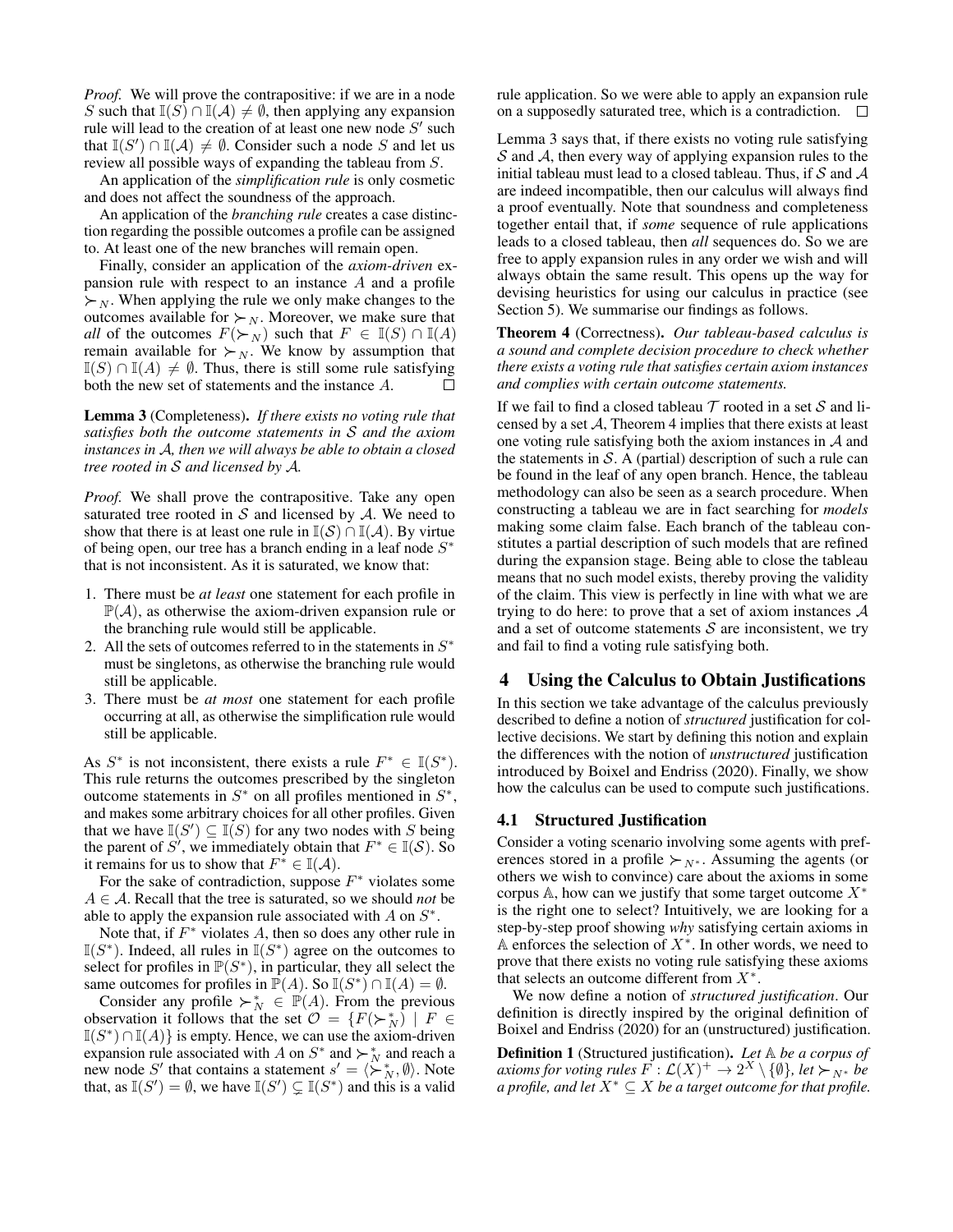We say that a triple  $\langle A^N, A^E, \mathcal{T} \rangle$  of a set of axioms, a set of *axiom instances, and a tableau is a structured justification for the set*  $X^*$  *winning the election under profile*  $\succ_{N^*}$  *if and only if the following four conditions are satisfied:*

- *1. Explanatoriness.* T *is a closed tableau that is rooted in*  $\mathcal{S} = \{ \langle \succ_{N^*}, 2^X \setminus \{X^*, \emptyset\} \rangle \}$  and licensed by  $\mathcal{A}^E$ .
- *2. Relevance. Every axiom instance in* A<sup>E</sup> *instantiates some axiom in*  $A^N$ .
- *3. Adequacy. All axioms in*  $A^N$  *belong to*  $A: A^N \subseteq A$ *.*
- *4. Nontriviality. There exists at least one voting rule that satisfies all of the axioms in*  $\mathcal{A}^N$ :  $\mathbb{I}(\mathcal{A}^N) \neq \emptyset$ .

# *We call*  $A^N$  *the normative basis,*  $T$  *the explanation tableau*, *and* A<sup>E</sup> *the explanation basis.*

The explanatoriness requirement ensures that the tableau  $\mathcal T$ is a proper proof for the fact that it is impossible to satisfy the axiom instances in  $A^E$  if we select an outcome different from  $X^*$  for  $\succ_{N^*}$ , i.e., if we comply with the special statement in  $S$ . Relevance and adequacy ensure that any argument featured in the proof, i.e., any axiom-driven expansion rule used to construct  $T$ , derives from a normative principle in  $A$ . Finally, the normative basis should be such that there exists a least one voting rule satisfying all the axioms in it. Together with the explanatoriness requirement this entails that these axioms enforce the selection of the target outcome.

The explanation basis  $A^E$  consists of axiom instances that together enforce the selection of  $X^*$ . So if we were to provide our audience only with  $\langle A^{\scriptscriptstyle \rm N}, A^{\scriptscriptstyle \rm E} \rangle$ , this would still constitute some kind of justification. This is essentially the notion of justification proposed by Boixel and Endriss (2020). But such justifications have limited explanatory power. While satisfying the instances in  $A^E$  does enforce the selection of  $X^*$ , it may be unclear *why* that is so. The burden of understanding how to use (the restrictions imposed by) the instances to obtain an insightful explanation is left to the user. Trading this unstructured set of axiom instances  $\mathcal{A}^{\text{\tiny E}}$  for a closed tableau  $\mathcal T$ presenting a step-by-step proof is a way to address this issue.<sup>7</sup>

Example 3. Recall the informal proof presented in Example 1 and its formal counterpart, the closed tableau  $\mathcal T$  of Example 2. Consider the corpus  $A = \{FAI, NEU, ANO, REI\}.$ The tableau  $T$  is closed, rooted in a set  $S$  containing a statement preventing E from winning in profile  $\succ_{A,B,C}$ , and licensed by a set of axiom instances  $A<sup>E</sup>$  derived from the normative basis  $\mathcal{A}^{N} = A$ . So  $\langle \mathcal{A}^{N}, \mathcal{A}^{E}, \mathcal{T} \rangle$  is a structured justification showing why making E the unique winner in profile  $\succ_{\{A,B,C\}}$  is the only way to satisfy the axioms in  $\mathcal{A}^N$ .  $\wedge$ 

## 4.2 Obtaining Justifications

We now show how to use our calculus to obtain a structured justification. We then discuss the limitations of this approach

and give some pointers on how to make it more efficient.

Suppose there exists a structured justification, grounded in a normative basis  $\mathcal{A}^N$ , for selecting  $X^*$  under profile  $\succ_{N^*}$ . Let A be the set containing *all* the axiom instances for the axioms in  $\mathcal{A}^N$ . By assumption, for any voting rule F satisfying the instances in  $A$  it is the case that  $F$  fails to comply with  $S = {\langle \rangle \succ_{N^*}, 2^X \setminus {\{X^*, \emptyset\}} \rangle}$ . Theorem 4 now tells us that any tree rooted in  $\hat{S}$  and licensed by  $\hat{A}$  can be closed. So we can use the calculus to compute such a closed tree  $T$ and thus obtain a justification  $\langle A^N, A, \mathcal{T} \rangle$ . Recall the requirements of Definition 1. As the tree is closed, explanatoriness is satisfied. Adequacy and relevance trivially hold as well. Only the nontriviality of  $A<sup>N</sup>$  still remains to checked, which can be done using a SAT solver (Geist and Peters 2017).

Although technically correct, this direct approach may not be the most efficient one in practice. Indeed, a single axiom can give rise to many instances, most of which are likely useless. Moreover, working with the entire set of axiom instances offers little to no control regarding the arguments used to construct the tableau. By following this approach we rely on the calculus to both  $(i)$  identify this set of arguments and  $(ii)$  transform it into a comprehensible step-by-step proof.

An alternative approach is to *first* compute a minimal explanation basis  $A^E$  (e.g., by encoding the problem in propositional logic and using a SAT-based approach), and to *then* construct a tableau  $\mathcal T$  licensed by this small set  $\mathcal A^E$  rather than the much larger set  $A$  of all axiom instances of the normative basis selected for exploration. In other words, we can use the approach of Boixel and Endriss (2020), refined by Nardi (2021), as a black-box algorithm to first compute an unstructured justification  $\langle A^N, A^E \rangle$  and then use our calculus to find a tableau  $\mathcal T$  licensed by the set  $\mathcal A^E$  thus obtained.

# 5 Structured Justifications in Practice

Earlier, we explained how to use our calculus to structure a previously computed unstructured justification. The purpose of this section is twofold. We start by showing how to operationalise this approach using ASP (Brewka, Eiter, and Truszczyński 2011; Gebser et al. 2012; Gelfond 2008).<sup>9</sup> We then argue that the ASP approach is very flexible and gives us a lot of control regarding the justifications we want to find.

# 5.1 Simulating the Calculus in ASP

ASP offers a declarative problem-solving paradigm that is based on logic programming. One can express a search problem using facts, rules, and constraints, and a solver then provides solutions (in the form of answer sets).

The search problem. We face the following search problem. Given a set  $A^E$  of axiom instances, minimally enforcing the selection of some outcome  $X^*$  under profile  $\succ_{N^*}$ ,<sup>10</sup> we need to find a closed tableau showing *why* this is the case. ASP allows us to model the specification of a given search problem independently of the concrete instance we wish to

<sup>&</sup>lt;sup>7</sup>Boixel and Endriss (2020) also require  $A^E$  to be *minimal*, in the sense of no strict subset still being able to enforce the choice of  $X^*$ . Because the smallest tableau might not always provide the best explanation, we do not impose a corresponding minimality requirement on  $T$  (see Section 5 for a discussion of this point).

 ${}^{8}$ Requirements 1, 2, and 3 from Definition 1 are trivially satisfied. The non-triviality requirement is also satisfied: the plurality rule (Zwicker 2016), defined for two alternatives and (up to) three agents, satisfies all the axioms in  $\mathcal{A}^N$ .

<sup>&</sup>lt;sup>9</sup> For our implementation (Boixel, Endriss, and De Haan 2021) we used clingo as ASP grounder/solver (Gebser et al. 2008).

<sup>&</sup>lt;sup>10</sup>We can use SAT solving techniques to obtain such a set (Boixel and Endriss 2020; Nardi 2021).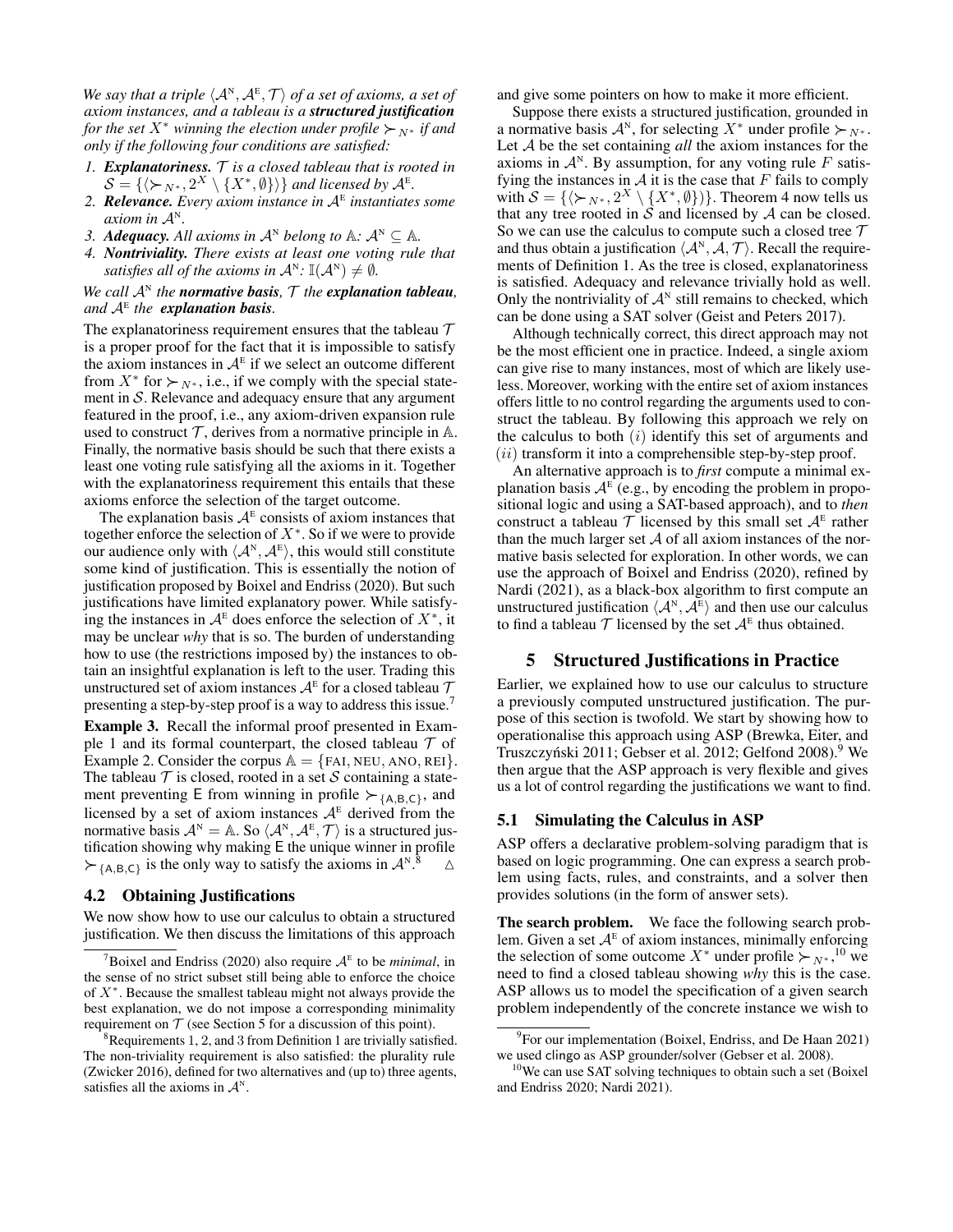solve. By using a fixed ASP program, we can thus virtually structure any set of axiom instances  $A<sup>E</sup>$ ; we simply need to complete the program with facts encoding those instances.

The generate-and-test approach. Classically, an ASP program is designed following a two-step process (see, e.g., Gebser et al. 2012). First, we describe what potential solutions look like (the *generate*-step). Then, we encode the requirement that only correct solutions—the ones satisfying our requirements—should be kept (the *test*-step).

In our case, potential solutions are rooted trees containing some extra information. We encode these as a finite set of nodes (with a single root) linked via edges forming a tree. Each node is associated with some outcome statements and each edge is linked to a concrete application of an expansion rule. This encodes solutions that have the appropriate general structure but that are not guaranteed to be correct. For example, trees may be open, rooted in the wrong set of statements, or using an incorrect expansion rule between two nodes.

To finish the *test*-part, we encode various additional requirements. We ensure that trees are rooted in the correct set of statements. We ensure that each leaf of the tree contains at least one inconsistent statement. The most demanding part is to ensure that any edge linking a node  $N_1$  with another node  $N_2$  is associated with an expansion rule and that the statements associated with both nodes correspond to a correct application of the rule. We do this by checking that  $N_1$  is associated with statements on which the expansion rule can be applied, and that the set of statements associated with  $N_2$ correctly reflects the consequences of the rule application. This makes it straightforward to add support for new axioms.

# 5.2 Finding *Optimal* Proof Trees

As we saw, a single ASP program can be used to structure any set of axiom instances into a proof tree. The approach is flexible, and adding or removing support for a given axiom can be done easily. This approach does not only allow us to find *correct* proof trees, but—as we will argue—it also enables finding *optimal* proof trees, according to whichever criteria a specific audience might be interested in.

Selecting optimal proof trees. To structure a given set of axiom instances  $A^E$  into *some* tableau  $T$  is straightforward: start from the root, apply expansion rules (pseudo-)randomly, and stop once all branches are closed. While this naïve approach works, it gives us little to no control regarding the characteristics of the tree found, and refining the order in which to apply rules (e.g., delaying branching as much as possible) does not significantly improve on this base line.

One could devise a tailor-made algorithm for finding optimal tableaux with respect to a given criterion. However, such an approach is likely not productive for practical use especially not when the optimality criteria are changing or not fully known in advance. Any tailor-made algorithm would have to be adapted for any (small) change in the criteria, and any such adaptation likely takes significant effort. In particular, this would make experimenting with different optimality criteria tedious and time-consuming.

Instead, the declarative approach of ASP provides a much more flexible solution. One can straightforwardly (and quickly) add optimisation statements that express given optimality criteria—and update these when needed. For example, finding tableaux with a minimum number of nodes can be done by simply adding  $\text{\#minimize} \{N : \text{node}(N)\}.$ 

Moreover, the declarative approach of ASP allows us to combine different optimisation criteria, with different priorities. For example, the tree in Figure 2 has a minimum number of nodes, and—amongst all such trees—introduces new profiles to the proof as late as possible.

One argument in favour of tailor-made algorithms is that one might be able to offer better worst-case running-time guarantees than for the ASP approach. However, ASP solvers are incredibly efficient in many cases, and worst-case runningtime guarantees might not be crucial for use in practice. For example, using the ASP approach, we were able to find proof trees such as the one of Figure 2 in a few of minutes—even without significant use of advanced performance-improving ASP encoding techniques such as symmetry breaking.

Identifying optimality criteria. An interesting topic for future research is to establish which optimisation criteria lead to an optimal (human) understanding of explanations. One might expect that short trees that use as little branching as possible fit the bill—and this is indeed our first impression, after running our proof-of-concept implementation on various examples. There might, however, be different or additional criteria that lead to better-understandable explanations, and these criteria may differ from one application to another.

As already suggested by Boixel and Endriss (2020), finding out what makes an explanation understandable is an empirical question that could be investigated by means of crowdsourcing experiments. The flexibility of our ASP approach can provide a basis for such a research agenda. Following a datadriven axiomatic approach (d'Eon and Larson 2020), one might also get try to get insights into the type of arguments (or axioms) that are most convincing for a given audience.

# 6 Conclusion

We defined a tableau-based calculus to reason about voting rules. With modest adaptations, such a calculus could also be used to reason about mechanisms studied in other domains; examples include matching and participatory budgeting. We highlighted several applications for which such a calculus can prove useful. In particular, we used it to provide a notion of structured justification for election outcomes.

Using a combination of SAT solving techniques and ASP we showcased what such justifications could look like. The ASP approach is quite flexible and enables the setting up of real-life experiments that could improve our understanding of what makes for a *good* justification in practice.

Another important direction of future research will be to investigate how to automatically transform a formal justification obtained through the calculus, i.e, a closed tableau, into an easy-to-follow argument expressed in natural language.

### References

Arrow, K. J.; Sen, A. K.; and Suzumura, K., eds. 2002. *Handbook of Social Choice and Welfare*, volume 1. Elsevier.